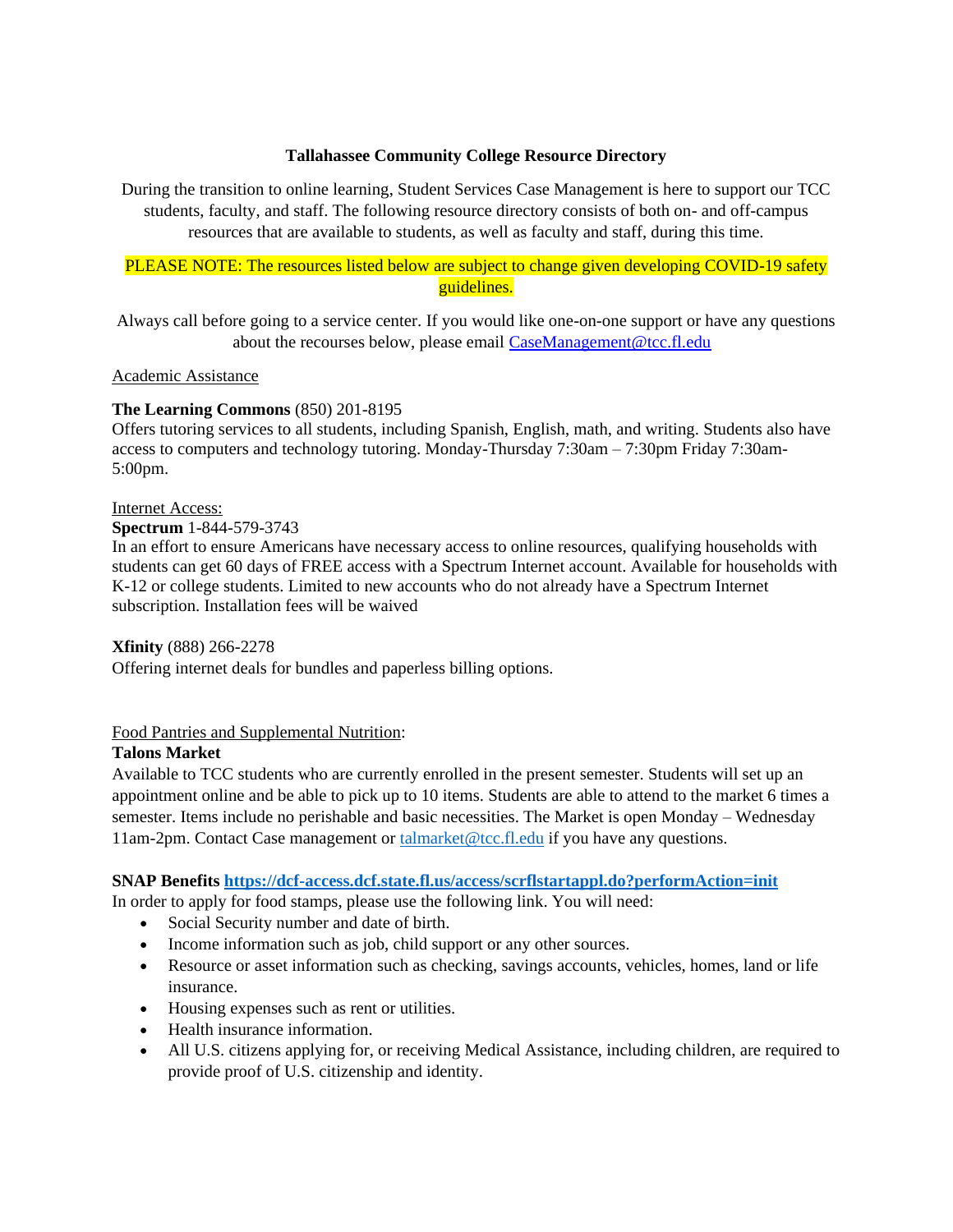### **WIC Benefits** (850) 404-6350

The Special Supplemental Nutrition Program for Women, Infants, and Children (WIC) provides federal grants to states for supplemental foods, health care referrals, and nutrition education for low-income pregnant, breastfeeding, and non-breastfeeding postpartum women, and to infants and children up to age five who are found to be at nutritional risk.

#### **Good News Outreach** (850) 412-0016

548 E Bradford Rd Tallahassee, FL 32301. Food Ministries offers help to the individuals and families with bags of groceries to take home through their food pantry. Pantry is open Wednesday 9am-2pm and Thursdays 8am-2pm. Bring proof of your residency in Leon county. You can receive groceries once a month. One can schedule transportation with Big Bends 2-1-1 Lyft program.

### **Faith Presbyterian Church (**850)385-6151

8am-10:30am. 3rd Saturday of every month. 2200 North Meridian Road Tallahassee, FL 32303. Manna on Meridian addresses the needs of low-income individuals and households that lack a reliable access to affordable, nutritious food and may experience hunger on a regular basis. We also provide basic clothing to residents who lack the means or resources to purchase them on their own. The center is also providing clothing.

#### **Salvation Army** (850)222-3255

Monday-Friday 10am-1pm. 2410 Allen Rd, Tallahassee, FL 32312. Food pantry will be open for individuals in need. You will need to bring a valid photo ID and your food stamps card if you receive them.

### **Second Harvest of the Big Bend**

Offers one the ability to find a food pantry within their specific county with dates, times, and addresses. <https://fightinghunger.org/find-a-food-pantry/>

#### **The You're Covered Project** (407) 717-6453

A service for those in need that provides seasonal items (blankets, socks) along with toiletry and necessity items (water, bath soap, feminine hygiene, masks). [Johndeebrantley@gmail.com,](mailto:Johndeebrantley@gmail.com)

#### Rent and Utility Assistance:

### **Capital Area Community Action Committee** (850) 222-2053

For more information regarding rent assistance, utility services, Head Start, and Getting Ahead Staying Ahead programs, please follow the following link. [http://capitalareacommunityactionagency.com/.](http://capitalareacommunityactionagency.com/) Services are dependent upon fiscal funding.

• Community Action Agency (850) 222-2043 Offers a number of financial assistance programs, including rent and utility assistance, deposits, and eviction prevention. Also get long term counseling for self-sufficiency. 301 Office Plaza Dr

#### **Low Income Home Energy Assistance Program (LIHEAP)** 1-866-674-6327

The Low-Income Home Energy Assistance Program (LIHEAP) is a federally funded program that helps low-income households with their home energy bills. To qualify for the program, you must need help paying your home energy costs. Your annual household income (before taxes) must also be below the maximum income level for your state and household size. [https://www.disasterassistance.gov/get](https://www.disasterassistance.gov/get-assistance/forms-of-assistance/4468)[assistance/forms-of-assistance/4468.](https://www.disasterassistance.gov/get-assistance/forms-of-assistance/4468)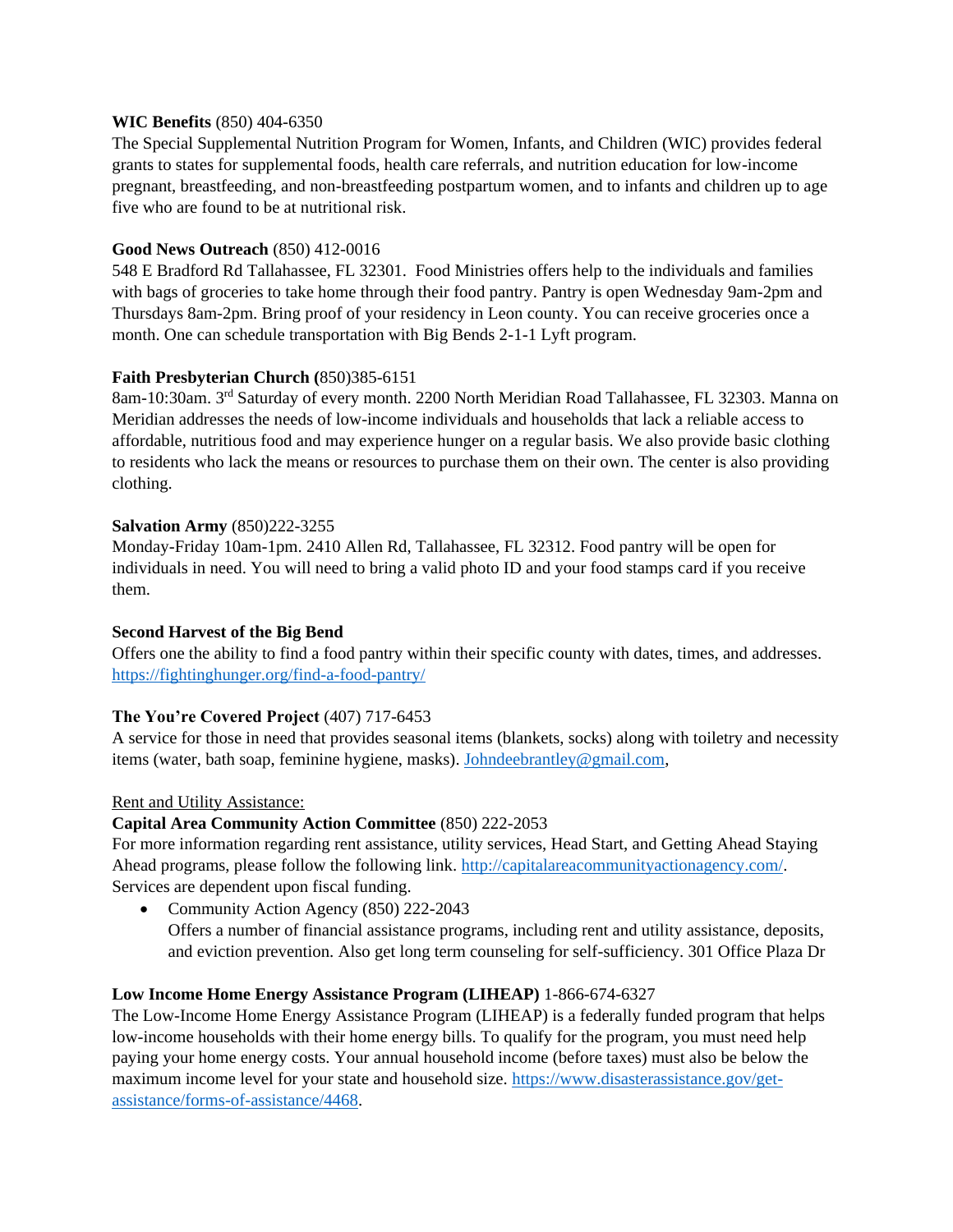### **Leon County Catholic Charities NWFLT (**850) 222-2180

Provide services such as utility bill assistance (including propane) if the applicants utilities have either been shut off, or if the customer has a letter informing that utilities will be turned off by a certain date. Emergency rent help if applicant has an eviction notice. Blankets and space heaters for the homeless and very low income. Their office is at 1380 Blountstown Hwy, Tallahassee, Florida 32304.

# **ECHO, Emergency Services Program** (850) 224-3246

Provides a number of resources on a limited basis. They include a mid-day meal, financial assessments and budgeting counseling, debt reduction, and also furniture. Other resources from the ECHO affiliated churches may be free food, clothing, diapers, as well as small household items. 702 W Madison St, Tallahassee, Florida 32304.

### **Salvation Army**

Monday-Friday 10am-1pm. 2410 Allen Rd, Tallahassee, FL 32312. Social Services are available such as rent and utility assistance for emergency situations.

### **Department of Children and Families (DCF) Emergency Financial Assistance for Housing Program (EFAHP)** (850) 488-3790

Get help, including security deposit assistance as well as assistance with first month's rent. The state will issue cash grants for these expenses. The program is only for families with children. 1317 Winewood, Tallahassee

#### Emergency Shelters:

### **Kearney Center** (850) 792-9000

The Kearney Center provides 24-hour comprehensive emergency services to individuals experiencing or on-the-verge of experiencing homelessness within the Big Bend (8-county) region. This facility serves as a point of entry into assistance by coordinating services and responding to the immediate needs of individuals through case management services until permanent housing can be arranged.

In an effort to operate as safely as possible and to reduce the number of people in the building for COVID-19, the Kearney Center is limiting its services to those clients in doing intakes. To be housed within the Kearney Center one has to be fully vaccinated and go through the intake process.

- For vaccination information and assistance please call Mindy Solis (850) 792-9000 extension 123
- For intake information call  $(850)$  629-9270 to go through the intake process

[https://kearneycenter.org/wp-content/uploads/2020/03/COVID-19-response-for-website-3\\_18\\_20-1.pdf.](https://kearneycenter.org/wp-content/uploads/2020/03/COVID-19-response-for-website-3_18_20-1.pdf)

### **Refuge House** 850-681-2111

Refuge House has two emergency shelters: one in Leon County and one in Taylor County. Our shelters offer a safe place for adults and families at risk of domestic violence, sexual assault or prostitution, who have no other safe housing option. For the safety and security of those at Refuge House, the locations of the shelters are confidential.

### **Capital City Youth Services – Going Places Street Outreach** (850) 576-6000

An outreach service for homeless, runaway/sex trafficked, and LGBTQ+ individuals up to age 22. Services they offer include survival aid, hygiene items, communication with loved ones, STD testing,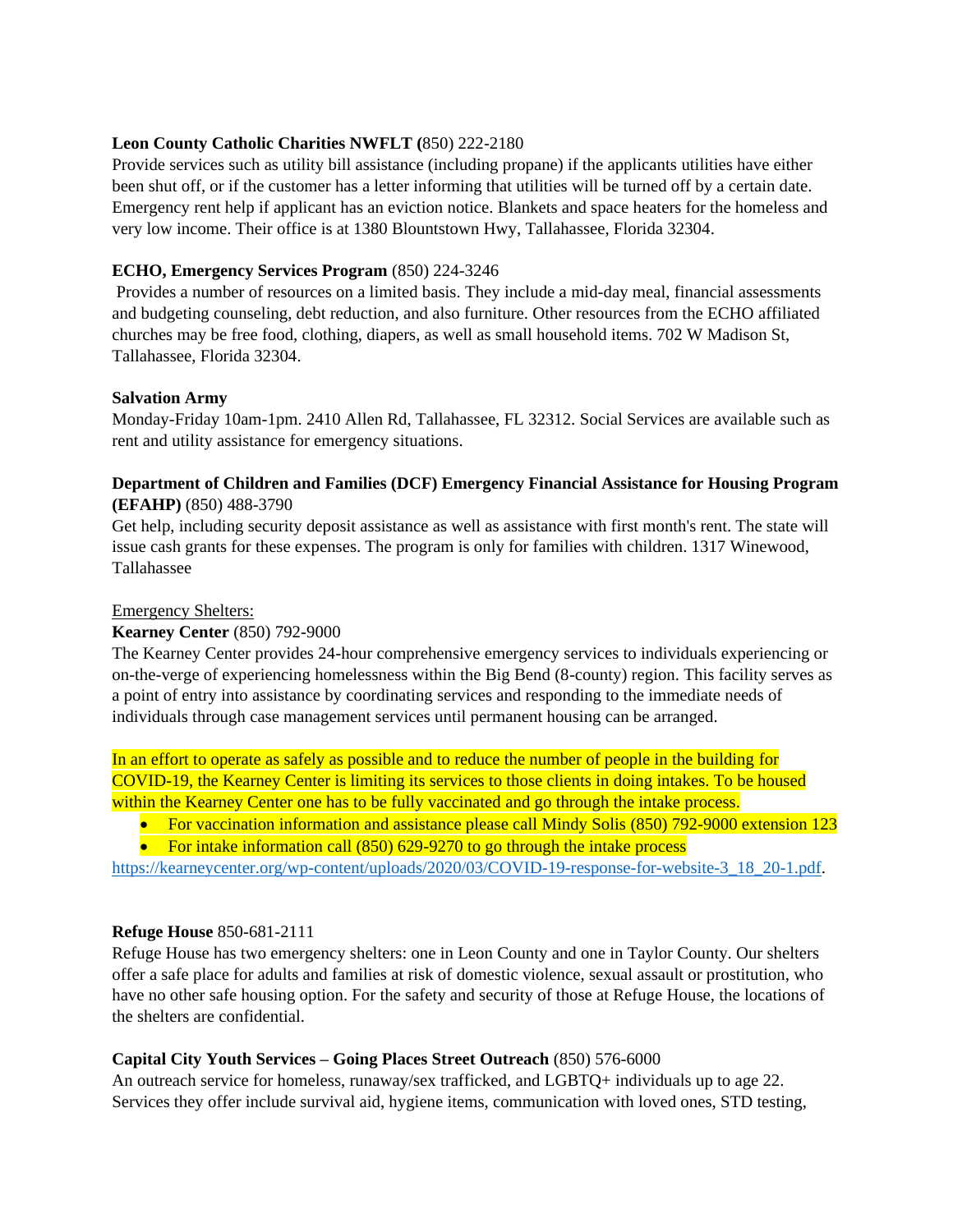pregnancy testing and support, and emergency housing. Tuesday – Thursday 2pm to 5pm. Friday 2pm-5pm. 654 Dunn Street, Tallahassee, Florida, 32304

### **Westgate**

(850) 574-0624 / [info@westgateTLH.org](mailto:info@westgateTLH.org)

Westgate is a program focused on creating a space that residents can call home and gain access to resources needed. 3215 Westgate Court

4 housing options:

**Bunk Style**- single and bunk beds for dozens of residents. The cost of this options is \$8/night **Shared Living** – five dorm style buildings with double occupancy rooms and a communal kitchen and living space. Rooms rent for \$380/month

**Single residential Occupancy**- 40 units with own bed, sink, fridge, and cook top. With \$510/month **Studio apartments** – 108 units with fully furnished kitchen, restroom, on site laundry, WIFI and unities. \$625-\$800/month

## Health Care:

## **COVID-19 Information**

For the most up-to-date information regarding the COVID-19 virus, you can utilize the following link: <https://www.cdc.gov/coronavirus/2019-ncov/index.html> this website will provide information about the virus, as well as help individuals through the COVID-19 testing process.

# **Tallahassee Memorial Hospital Urgent Care** (850) 431-7801

1541 Medical Dr, Tallahassee, FL 32308

# **Capital Regional Medical Center Urgent Care** (850) 325-5000

Capital Regional Medical Center 2626 Capital Medical Blvd Tallahassee, FL 32308

### **Bond Clinic** (850) 576-4073

Bond Community Health Center, Inc. is a  $501(c)(3)$  community health center, providing access to the highest quality comprehensive family health services with concern for the lower socioeconomic groups. Sites include: Bond CHC mobile Unit, Bond on Magnolia, Bond Specialty & Community Wellness Center, and the Kay Freeman Health Center. For a list of services provided, please utilize the following link:

<http://www.bondchc.com/services/bondchc/bondchc>

# **Neighborhood Medical Center Lincoln Center** (850) 224-2469

All patients receive care based upon a sliding scale. Care is available to those with and without insurance. Monday-Friday 8am to 6pm. 438 W Brevard Street Tallahassee, Fl 32301

# **Leon County Health Department** (850) 606-8150

Services include STD testing and education, dental assistance, WIC assistance, family planning, and immunizations. Monday – Friday 8am-5pm except holidays. 2965 Municipal Way Tallahassee Fl, 32304

# **Walk-in Clinic Locators**

Minute Clinic Locator:<https://www.cvs.com/minuteclinic/clinic-locator/> Patient's First Locator:<https://patientsfirst.com/>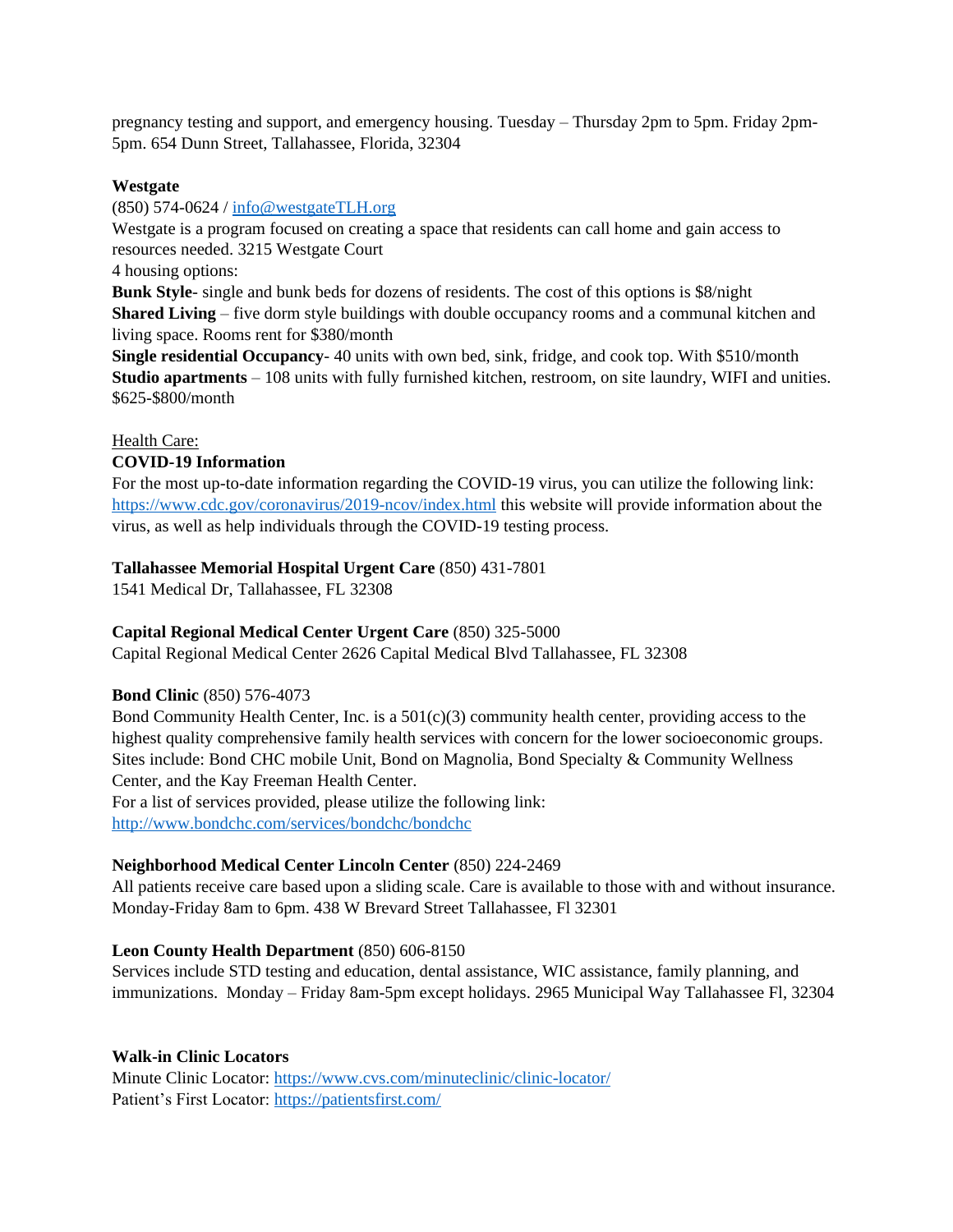### Mental Health Services:

# **TCC Counseling Center** (850) 201-7726

The TCC Counseling Center offers free individual therapy, education and outreach, and crisis intervention. Although the counseling center is not currently open, counselors are available via phone for appointments. Please call the number provided in order to schedule an appointment.

# **Suicide Prevention Hotline** 1-800-273-8255

The National Suicide Prevention Lifeline is a national network of local crisis centers that provides free and confidential emotional support to people in suicidal crisis or emotional distress 24 hours a day, 7 days a week.

## **Baycare**

For off campus or tele-counseling services, TCC contracts with BayCare to provide three free counseling sessions with licensed mental health providers in the community. For this service call 1-800-878-5470, tell them you are a TCC student, and they will connect you with local licensed therapists.

## **2-1-1 Big Bend**

24 hour confidential support hotline. They offer telephone counseling, crises intervention, and referrals. An app is also available that allows access to over 1,000 programs within the Big Bend area. Call 2-1-1 or (850) 617 6333

## **Crisis text Line**

Free 24 hour support line. One is connected to a live, trained Crisis Counselor who responds on a secured platform to get one to a calm, safe place. Text HOME to 741741

### **Capital Regional Behavioral Health Center: Outpatient Services** (850) 325-5750

To assist university students with their mental health. The program consists of 12 hours per week of therapeutic group activities. The services are offered at FSU's campus but is offered to all college students.

### Accessibility Services:

### **Student Accessibility Services** (850) 201-8430

The Students Accessibility Service center assists students with disabilities in order to ensure reasonable accommodations. To make an appointment, please use the number provided above.

# **Vocational Rehabilitation** (850) 245-3440

Vocational Rehabilitation (VR) is a federal-state program that helps people who have physical or mental disabilities get or keep a job. VR is committed to helping people with disabilities find meaningful careers.

# **Federal Programs**

To see If you qualify for disability services and benefits, please use the following link: [https://www.usa.gov/disability-services.](https://www.usa.gov/disability-services)

# Victim Advocate